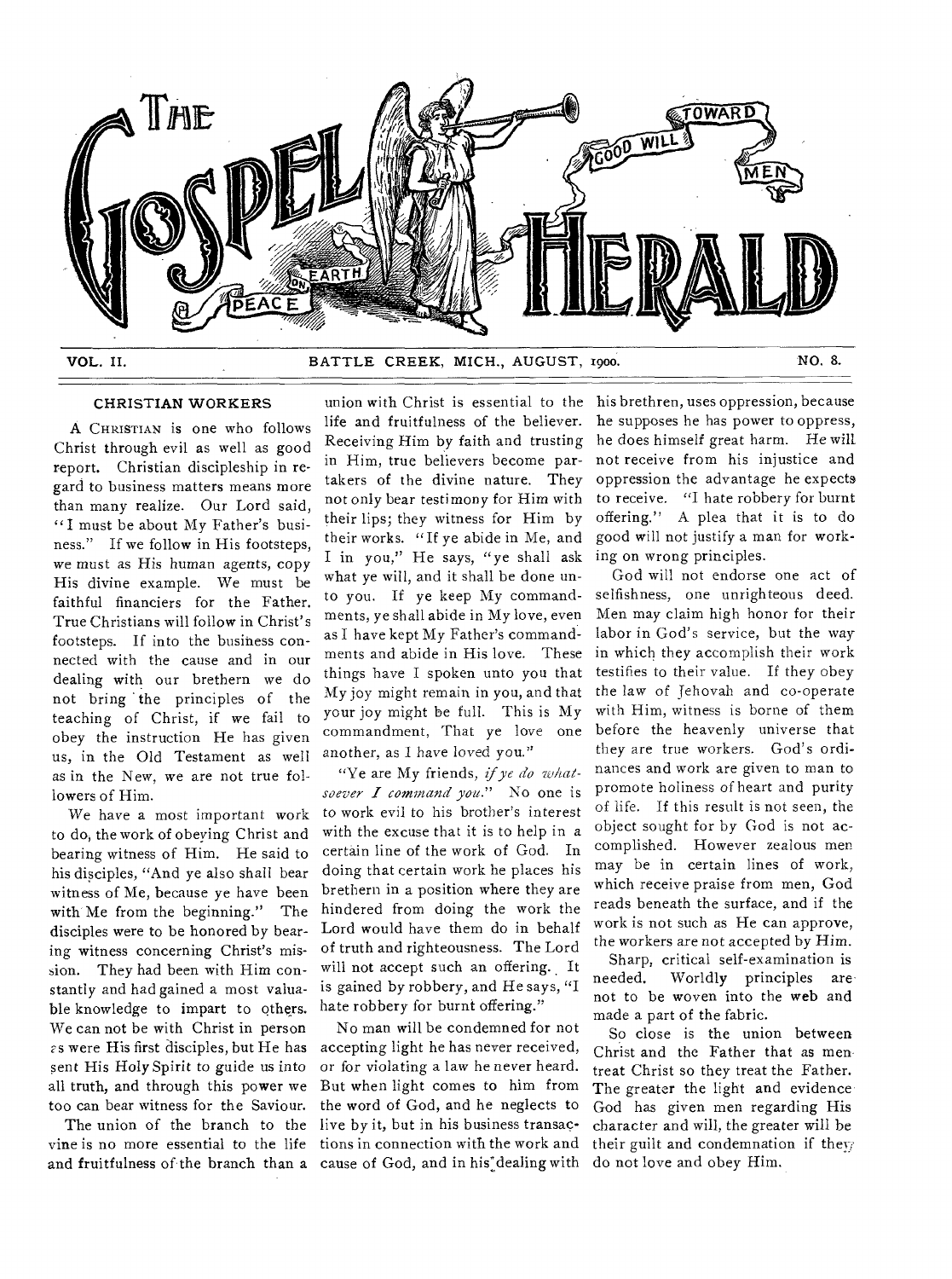# 70 THE GOSPEL HERALD.

tion in Christ, if any comfort of love, if any fellowship of the spirit, if any bowels and mercies, fulfil ye My joy, that ye be likeminded, having the same love, being of one accord, of one mind. Let nothing be done through strife or vainglory; but in lowliness of mind let each esteem other better than themselves. Look not every man on his own things, but every man also on the things of -others. Let this mind be in you which was also in Christ Jesus."

The gospel inculcates universal humility and benevolence. It produces -the virtues of Christ's character in all who savingly accept it. Christ made the sacrifice of Himself to furnish man with grace and power. All who receive His spirit become sons of God, one with Christ in God. Those who attain to eternal life must overcome by the blood of the Lamb and the word of their testimony. In order to be saved men must work-out their own salvation with fear and trembling, revealing a faith which works by love and purifies the soul. Love for God and man has been enjoined upon every human being. God works by His Holy Spirit in those who believe in Christ as their personal Saviour. He helps them to work out their own salvation, giving them grace for the grace which they impart to others.

The ministers of God, by the holy example they set, are constituted messengers of righteousness, and they should receive love and respect from those who co-operate with them. Let him who cherishes a spirit which leads him to accuse his fellow-workers, who are proclaiming the message the Lord has given them, beware, for he is treading on holy ground, and might better take his shoes from off his feet.

God chooses his agents, and gives each an individual trial. He allows whether they are doing what they When they embraced the truth they ings of men.

"If there be therefore any consola- know Christ would do under similar to God's heart of love, and when He circumstances. Those whose lips makes up His jewels He will gather to are sanctified will utter no witticism or sarcasms to hurt the Lord's purchased possession. Men and women are the Lord's heritage, and no man on the face of the earth has the son that serveth him. His chosen shadow of a right to oppress those whom God has redeemed. Christ shed His blood to make it possible for them to be partakers of the divine served faithfully on this earth. nature. Human beings are very dear

Himself those who love Him and believe in Him. In that great day when every case is settled forever, He will spare them as a man spareth his own ones, who appreciate the value of redemption, will live through all eternity with Him whom they have

MRS. E. G. WHITE.



## A Blessing for Those Who. Die in the Third Angel's Message.

saying unto me, Write, Blessed are Scriptural rule is, that a part is taken the dead which die in the Lord from *henceforth;* Yea, saith the Spirit, that they may rest from their labors; and 14 : 13.

His workers to be tempted; thus He they had lived ; so their reward will proves them to see whether they are be the same as though they had building on the right foundation, passed through the time of trouble. These words do not come through the angel, but direct from the throne of God. The expression, "from henceforth," locates the time as under the proclamation of the third angel's message. All heaven was interested in the experiences of God's people, so that when from the throne came the words to John, "Write, Blessed are the dead which die in the Lord," the seven spirits of God, which went forth "into all the earth" (Rev.  $5:6$ ; 4 : 5.), bear witness; as is shown in the expression, "Yea, saith the Spirit, that they may rest from their labors; and their works do follow them." Their works are taken up in the abundant righteousness of Christ, and are counted to them the same as though

"AND I heard a voice from heaven took it and all there was in it. One to represent the whole. Luke 24: 32; John 2o: 24.

their works do follow them." Rev. special blessing upon those who die But why should God pronounce a in the third angel's message? Was not the death of God's saints always precious in his sight? Ps. 116: 15. There are times, under certain circumstances, that make a special blessing necessary, and when that is the case the blessing is *forever*. **1 Chron. 17:** 27. God's great heart of love is stirred at any oppression, and He arises to vindicate His people. Ex. 22: 21-24; Rom. 14: 3, 4. See also Gen 48: 13-19. Num. 25: 19, 20. This principle explains Rev. t4: 13. It reveals the fact that there would be an attempt to prove that those who died in the third angel's message would not share the same reward as those who lived to the end and went through the time of trouble, and that their death was an evidence that they had sinned or in some way failed. God pronounced a blessing on such. It is thus that God reverses the say-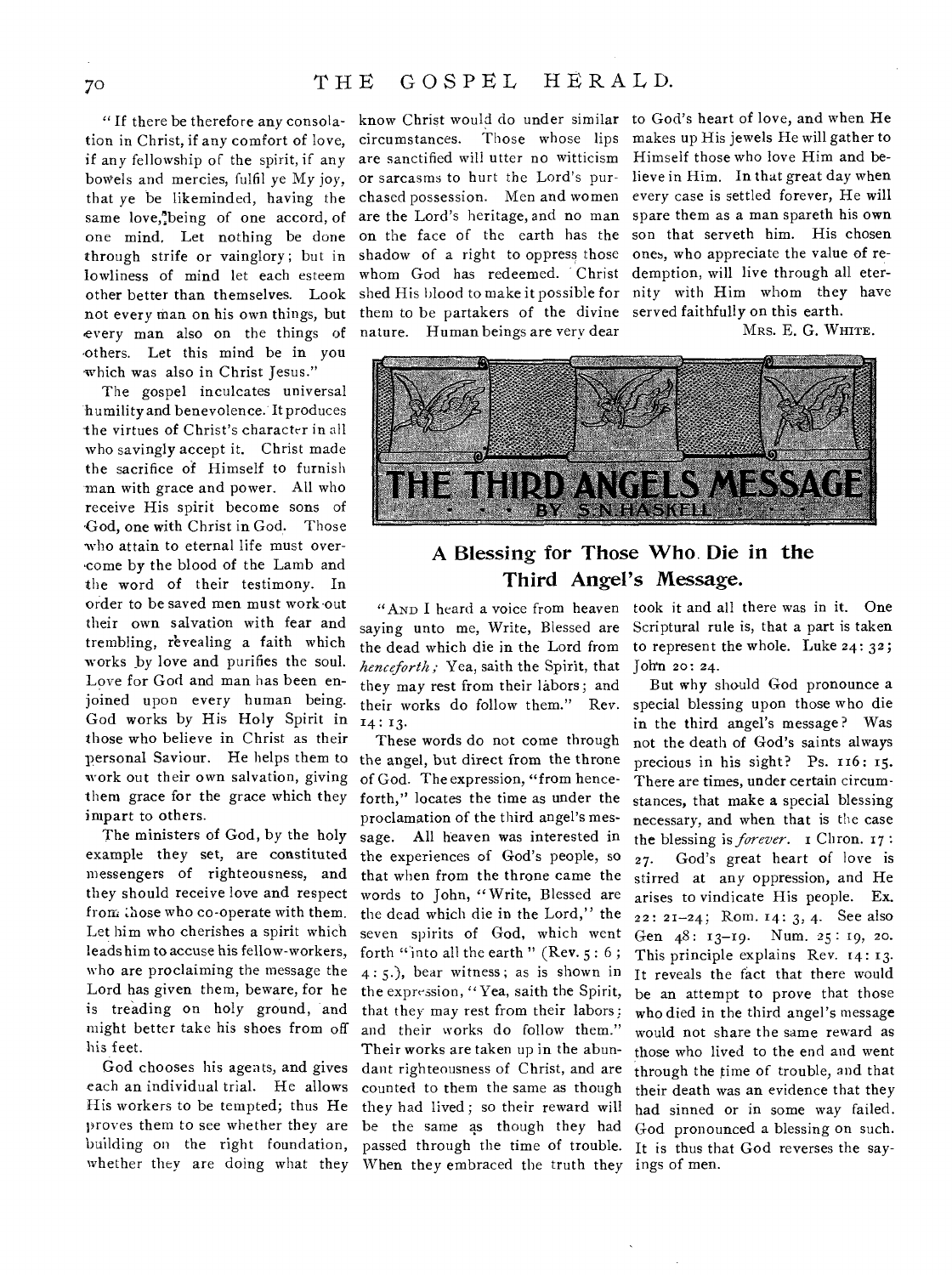It is a *statute until this day* to reward those who fail for lack of strength to endure, the same as those who endure. r Sam. 3o: 21-29. The 144, 000 are sealed with the seal of the living God. This sealing message began when the four angels took their position on the four corners of the earth to hold the four winds from blowing on the earth and sea. This was in<br>1848 Rev. 7. They "follow the 1848 Rev. 7. They "follow the *go through the battle on account of*  Lamb whithersoever Hegoeth." They *physical weariness?*  are a trophy of grace to unfallen worlds. They sing a *song* that no man, nor Enoch, nor Elijah, none else who ever lived could learn. They have the "Father's name written in their foreheads." These are redeemed *temple?*  from the earth (Rev.  $14: 1-4$ ), and they shout victory over the beast and over his image. Rev. 15: 2. They serve God day and night in the temple. Rev. 7: 15.

In "Experience and Views" we read, "And as we were about to enter the holy temple, Jesus raised his lovely voice and said, Only the 144,000 enter this place, and we all shouted Alleleuia." Again on page 15: "I saw there tables of stone in which the names of the 144,000 were engraved in letters of gold." "No man could learn that song but the 144,000 who were redeemed from the earth." "They were redeemed from among men and were the firstfruits unto  $\text{God}$  and the Lamb." Rev.  $14$ : 1-4. They represent the triumphs of grace out of the most sunken age when sin had accomplished its worst on the human race,—intellectually, physically, and morally. They will occupy the position that Satan and his angels occupied before they fell. "Are these," says Satan, "the people who are to take my place in heaven and the place of the angels who are united with me? While they profess to obey the law of God, have they kept its precepts? Have they not been lovers of self more than lovers of God? Have they not placed their own interests above His service? Have they not loved the things of the world? Will God banish me and my angels from His presence and yet regard those who are guilty of the same sins?" Test. Vol. 5, PP. 473, 474-

### *What did John hear ?*

*What period of time is referred to by the word henceforth?* 

*What shows that all heaven is interested in this?* 

*Who takes up their works?* 

*for the whole.* 

*Where is the scripture which says God always blessed those who died in him?* 

*How is a special blessing illustrated* 

*What stirs the heart of God ?* 

*Apply this principle to Rev. 14 13. Do those lose anything who fail to* 

*How many are sealed? When did the sealing begin.? What is said of the 144,00o ? Who will enter the temple ? What position do they hold in the* 

## THE LAW OF TEMPERANCE.

## O. M. HAYWARD, M. D.

IN Deut.  $29:18-20$ , we are told what temperance is, and what intem-<br>perance is, and its results. The perance is, and its results. Lord says He " will not spare him" that says, "I shall have peace, though I walk in the imagination of my heart, to *add drunkenness to thirst."* Think closely on the expression, "add drunkenness to thirst."

The body must have food and drink. It can not live long unless all. food and drink are supplied. The body, being unable to exist without these things, expresses its need for them by a certain inward craving or desire, a feeling or sense of want. This sense of want is called hunger or thirst.

The body needs drink to keep all of its parts thoroughly washed out. Every part of it is all the time becoming unclean because of the lifefires burning within, and as a result of the work we do. The wash-water that has been used for cleansing is being passed out of the body every moment by the kidneys, and skin, and lungs. So this wash-water, which we call " body-fluids," is being used up all the time.

You have noticed that when you work hard you sweat more and get thirsty oftener than when you are not working. This is because the life-fires have to burn harder when you work, and more smoke and dirt are produced, and so more washwater is needed to keep the body clean. Then, too, when the life-fires burn brightly, the body gets warm and would soon get too hot if it did not pour out so much of this washwater through the skin. This wetting of the skin, keeps the body cool.

You have also noticed that you

*Give the text where a part is taken*  want to drink more in hot weather. This is because so much of the bodyfluid is poured out through the skin to keep the body from getting too hot. These are some of the reasons why the body must have drink, and *true thirst* is the body begging for a drink that will meet these needs.

> Now, what drink will most perfectly supply all the needs of the body for drink ? Water, pure, cold water. Water is the best cleansing fluid ; it is the best wash-water. I know we use soap in the water when we wash clothes, but we rinse the soap out before the clothes are dried. And then the body makes its own soap inside, so we only need to furnish pure water. No other fluid will do. Water, pure water, the body must have. So true thirst is the body begging for pure water.

Now, suppose I give the body coffee. Coffee is unclean, it is filthy. It contains a kind of filth that the body already has too much of, and; wants to get rid of, and in order to. get rid of which it is calling for pure 'water with which to wash it out, But how can the body wash its filth out with coffee when coffee contains the same filth? It can not do it at Then how can the body ever get satisfied and purified on coffee?' It never can.

The body does not want coffee, so there can be no real thirst for coffee. What is coffee drinking, then, but adding "drunkenness to thirst?" Well, my friend, we are obliged to say that is just what it is. Supplying the real need of the body for drink, which need is expressed by real thirst, is temperance in drinking. Giving the body drink which it does not need and for which, therefore, there can be no real thirst is intemperance in drinking.

"But I do thirst for coffee," some one is saying, "I just crave it and must have it." Ah, friend, you crave coffee, but your body does not, can not, really thirst for it. That craving is but the drunken expression of an abused, drunken appetite, clamoring for more drunkenness. It is lust; yielding to it is sin; the end of sin isdeath.

Jesus came to save us from death, from sin, from lust. He will satisfyyour thirst and overcome your drunkenness. 0, let the Saviour in.

All that has been said of coffeemay be said of many other drinks such as whisky, beer, wine, cider, tea, chocolate, and ice-cream soda.\_ *To be continued.*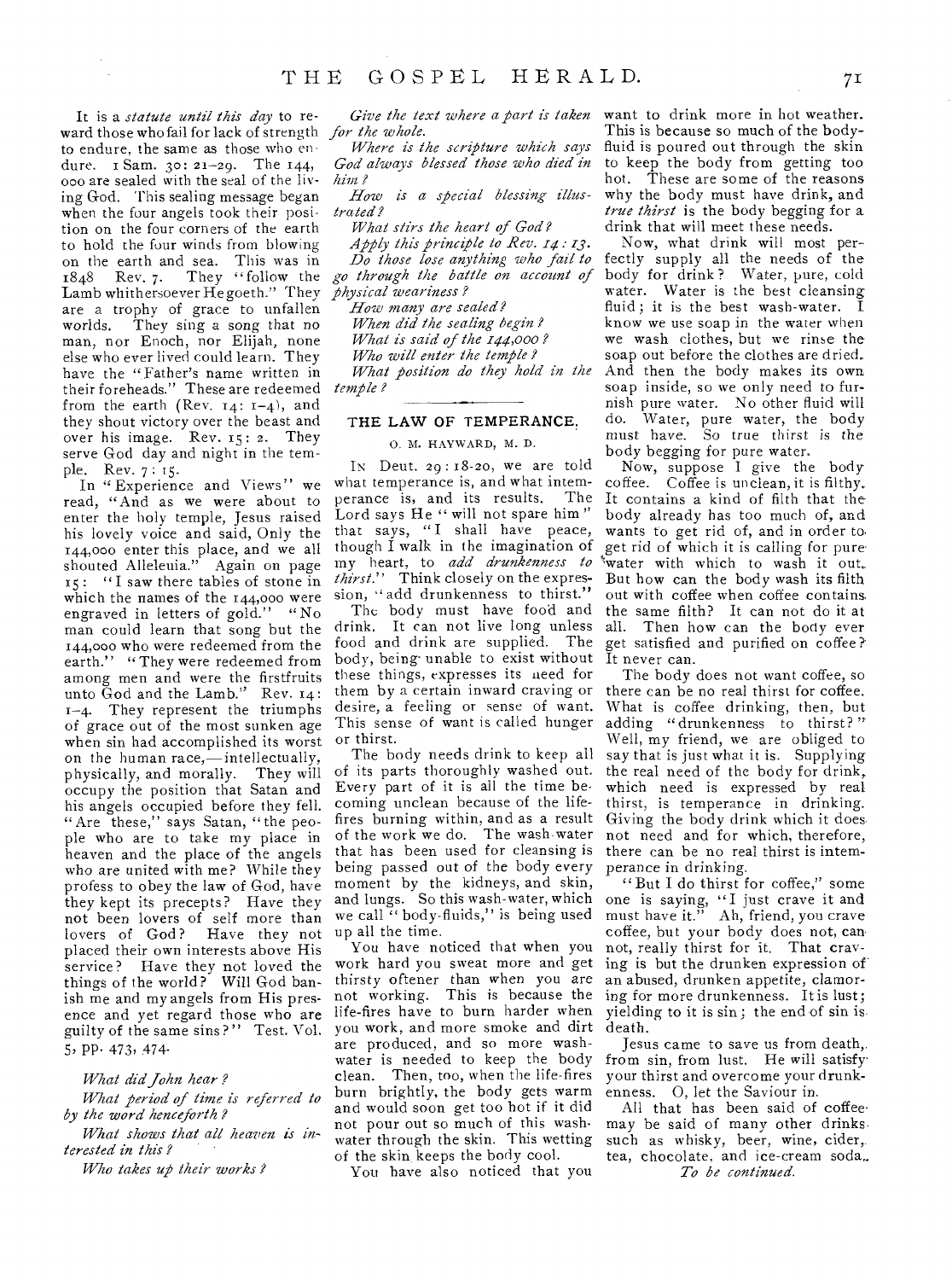## **The Gospel Iberald**

BATTLE CREEK, MICH., AUGUST, 1900.

J. E. WHITE, EDITOR.

## **GOOD!**

WHAT we now need is a large list of subscribers for the HERALD. This is coming in rapidly. Over three hundred names have been added to our list this month, and still they come. Let the good work go on.

### GOOD NEWS

A LETTER just received from Australia states that Mrs. E. G. White and workers, and Elder W. C. White and family, expect to start for America by the August boat. If no change of plan intervenes, they will doubtless reach America very soon after this number of the paper is received.

## HEARTY RESPONSES.

WE refer to the interest that has 'been awakened in response to the appeal in the June HERALD, for thesupport of poor children in our colored schools in the South. About thirty children have been provided with schooling for this season.

All may be assured that our teachers will apportion this assistance with great care, and we hope to give good reports of the results of this work in the future.

## MOVING TO NASHVILLE.

WE seem fated to be held from our work at Nashville. We have only been kept from this place by a crowd of work which could not be neglected with safety. About a month ago our goods were packed and partly loaded into the car for shipment, and the editor had already gone to Nashville; but on account of unexpected circumstances it became absolutelynecessary thatourwork should be again resumed at Battle Creek until the "Best Stories from the Best Book" should be prepared for publication.

## THE COMING KING.

GILT TOP, PRESENTATION EDITION.

MANY do not seem to understand about the Gilt Top, \$1.50 edition of the book "Coming King." Some have even refused to sell this style of binding, because, as they say, "The difference in the price is too much for the difference in the bindings.of the books." A few words of explanation will perhaps place this matter in the right light. We will enumerate the improvements that are made in this best edition of the book.

*First* —Heavier board is used in binding, and the edges are beveled.

*Second.—* Two kinds of cloth are used in binding, which greatly increases the labor in making the cases.

*Third.—The* side and back stamps are ink and gilt, instead of ink alone.

*Fourth.—* The, book is gilded on the top, which is one of the most popular methods of binding books at the present time.

Summing up these four changes in the binding, it is found that these improvements are all that it is possible to make at the price at which the book is sold. In fact, the proportionate difference in the cost of this style of binding is greater than that of the cheaper book.

Such improvements cost money, and we are glad to have them appreciated, but we are well aware that they must be understood to be appreciated.



Church, School, and Mission Buildings, Vicksburg, Miss.

### VICKSBURG, MISSISSIPPI.

WE are glad to show in this number a picture of the mission building completed, and the church well under way. Between the two, and in the rear will be seen the top of a cottage of four rooms, which will make the home of the colored teacher who will work in the school in that place.

The school-room in the basement of the church is nearly finished, and the intention is to open school Sep-

soon completed. When we began the work of building at this place, we did not intend to finish the basement this season, but when the school was finally dicided upon, it became necessary to finish it at once.

tember to. The church itself will be whole presents a neat appearance. We did not intend to finish the upper story of the mission building, but it soon became evident that the whole building would be required, hence this was finished. All the buildings are well planned, and the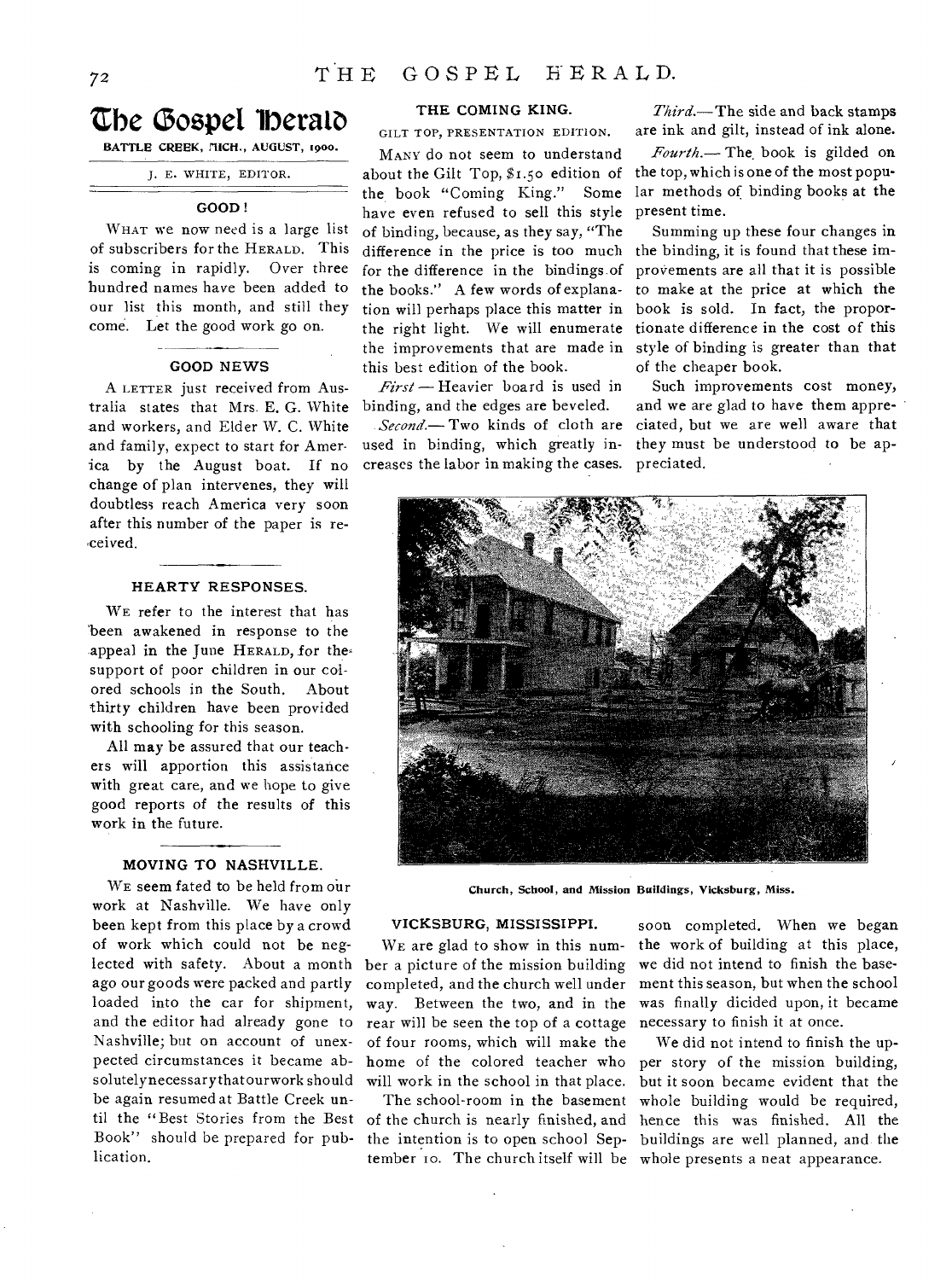whole grounds, and all these things have added largely to the expenses.

# SCHOOL.

Situated just east of the Blue Ridge, in a basin surrounded by mountains, lies the little settlement of Hildebran, N. C. Here, four years ago, Elder D. T. Shireman held a tent meeting. As the result a good strong church was established. Owing to the results of the War many have been deprived of school priveledges, and possess

Fences will be required around the part of the work with his own hands, laboring untiringly early and late.

THE HILDEBRAN, N. C., CHURCH the situation both pleasant and inspirelevation in this vicinity, rendering ing. Every precaution has been taken to locate the buildings advantageously, and a fine view of the mountains can be obtained both from the school building and the dormitory.

> Some friends, knowing of his unselfish labors, have contributed some means which has been used in the most judicious way.

At the Home, which is under the

### THE HILDEBRAN SCHOOL.

The buildings are on the highest that Elder Shireman is having in WE are glad to note the success getting his school for white students into successful running order. Bro. Shireman has worked faithfully for years, and he is now feeling the results of age, and needs all the encouragement he can receive in his work.

> His school is located in a vicinity where crops have not been successful lately, and where the market price of farm produce is often very low. Peaches this season are selling for 25 cents per bushel, and grapes for

Teachers' Home.

School House.

little means, living in the most prim-supervision of Mrs. Shireman, tuition school, Elder Shireman felt a burden others to attend at a very small cost. to help the youth and children of education and thereby better their conan orphhan at an early age, was deprived of school advantages and this with those who have been similarly good work here by their prayers and deprived. Three years ago he built their means. We are sure that anya school house with two rooms that thing contributed will be used in would seat seventy pupils, employing the very best way to advance the teachers at his own expense. He school work in this place. An organ also erected a convenient building and bell for the school house are

Dormitory.

itive way. Scores cannot read or and board have been furnished free write. Seeing the great need of a to orphans, and the way opened for

this section who desired to obtain an ing, the Lord blessing their efforts. dition. He himself, having been left though is lacking to carry forward So the good work has been grow-The plant is now well started. Means the work here.

has better enabled him to sympathize this will feel anxious to assist in the for a pupils home, doing the greater much needed. MRS. W. E. CARTER. It is believed that some who read

30 cents. This makes it quite difficult for those who desire an education to get the money necessary to carry them through the school course. Bro. Shireman, in the largeness of his heart, finds it almost impossible to turn students away, even though they may be unable to bear their share of the expense. Hence, he always takes upon himself greater burdens than he is really able to bear.

Dear friends, Bro. Shireman's school needs your help at this time. It is a worthy enterprise directly in the line of

work laid out before us in recent instructions. Shall we rally to aid him in this work? We have passed around among a few friends and started a fund for this work; how many will join us in this? Bro. Shireman needs \$100 immediately, and he ought to have \$3oo in the next ninety days. Will the subscribers of the GOSPEL HERALD join us in supplying him with this fund?

Remittances should be sent to Southern Missionary Society, 1908 Grand Ave., Nashville, Tenn., and they will be promply forwarded to him. Reports of donations will be published in the GOSPEL HERALD from time to time.

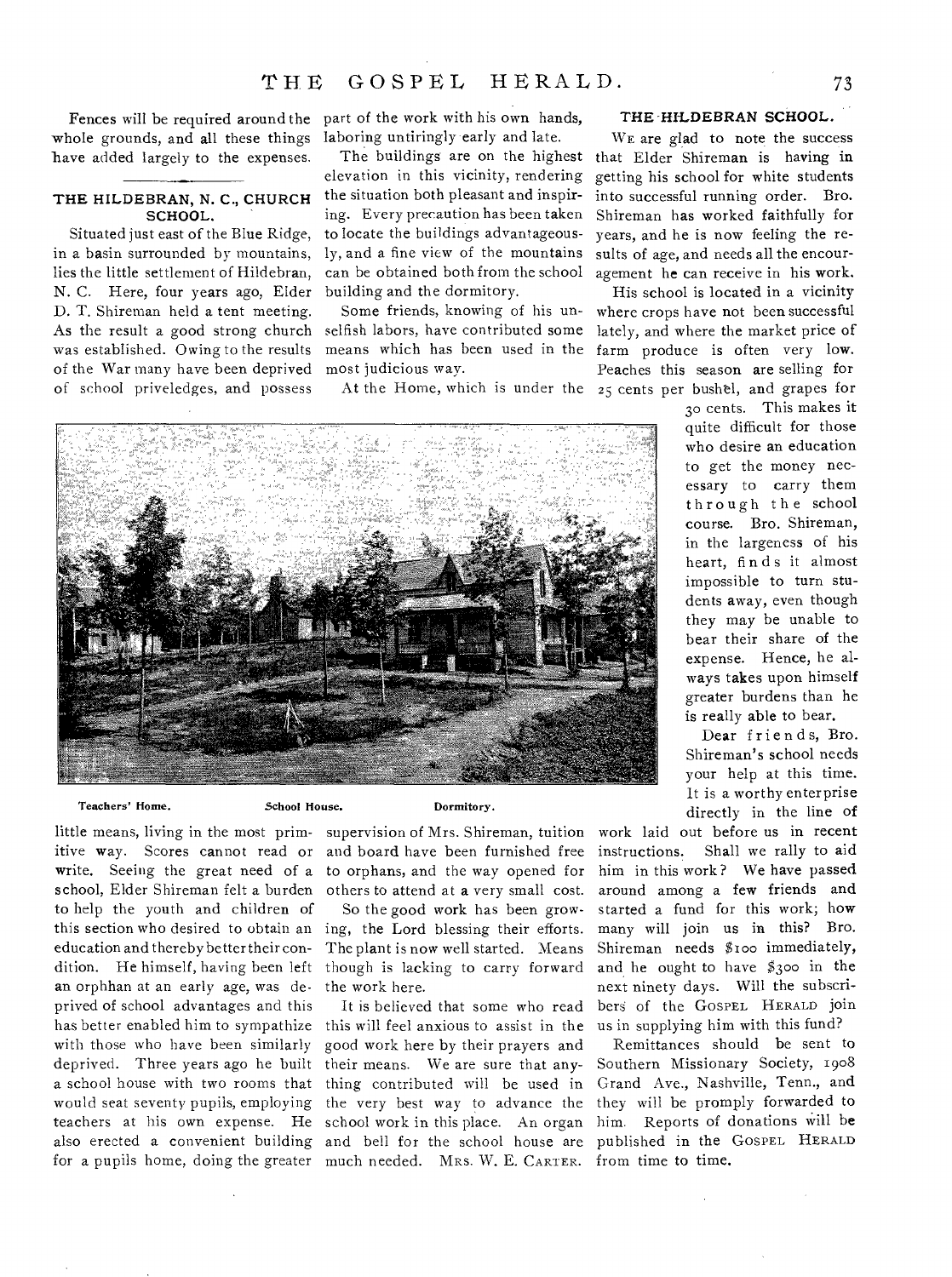## **A FUND FOR BOOK MATERIAL.**

purchased for the headquarters at Nashville. The great object in this is to enable the Southern Missionary Society to issue cheap editions of books that can be circulated in large the South, both white and colored. Colporters must be sent out into the rural districts, where reading matter from the most important portions of for an edition of the "Gospel Primer?" is scarce, as mentioned in recent numbers of the HERALD. These books must be so cheap- that they can be sold for trifling sums.

There is a great field among the white people of the mountain districts. Thousands of homes are absolutely destitute of any reading matter. They are eager for it. Shall we press in before the field is occupied with other literature? Strange as it may seem, we as a people, are generally behind in such work as this. Already. a strong effort has been organized, and thousands of Bibles and tons of religious and educational literature have been provided for this very field. Why should we not be crowding in with literture that will be teaching the testing truths of the present time ?

The "Gospel Primer" is spoken of as the best book we now have for this field. We are preparing to issue an edition of ten thousand copies of this the 2300 days. book that can be sold for *ten cents a copy.* It will be on as cheap paper as will print well, and bound in paper  $\frac{1}{2}$  covers. But it will be treasured in ng." thousands of homes which it will reach.

At our office we can print this book and bind it at as good advantage as any of our publishing houses. We *symbols represent ?*  have every facility for this work. But now comes the question of the cost *symbol?*  of material. It takes money to buy paper for a large edition of even a book of this size. The paper for a ten thousand edition will cost not less *sion of the kingdom represented?*  than  $$150$ . A fund has been started to purchase the paper for such an edition. Please see last page, and notice, what has been done. Do you want to assist?

As stated in a recent number of the issue a low-priced, illustrated edition the same manner for this special HERALD, a full printing outfit has been of that valuable book, "Steps to numbers among the poor people of These books are cheap enough for Negotiations are also pending to " Coming King," and issue them in Christ." We hope soon to have an edition of that which will sell for not more than 15 cents. But let it be understood that these editions and dice against Northern made books. prices are *for the Southern field only.*  ordinary sales at present prices.

We expect to also take selections

field and work. Other books will follow. The times demand such a work in the South.

But in the South there is a preju-To make these editions successful they must be *printed in the South and bear the Southern imprint.* Shall we have the money to order the paper



## **The 2340 Days of Daniel Eight and Nine.**

*given .?* 

In the third year of Belshazzar, which was his last year. It was also the last year of the kingdom of Babylon. So Babylon is not represented in the vision.

*presented to the prophet ?* 

The ram, he goat,'Iittle horn, and

Dan. 8: 15. *Did Daniel understand the vision?* 

No. "he sought for the mean-

Dan. 8: 16. *Who was to give him understanding?* 

Dan. 8 : 20. *What did the first two* 

Dan. 8 : 21. *What was the third* 

*Who was the first king?* 

Alexander the Great.

Dan. 8: 8, 2o. *How was the divi-*

After several years of strife, it was divided between Alexander's four leading generals,— Cassander, Lysimachus, Seleucus, and Ptolemy.

Dan. 8: 23. What is said of these

Dan. 8: I. *When was this vision powers before they are succeeded by the little horn ?* 

> The transgressors are come to the full, or in other words, they fill up the cup of their iniquity and are cut off by God.

Dan. 8: 2-14. *What symbols were description of the power symbolized by*  Dan. 8: 23-25. *Here we have a the little horn What expression of the angel reveals what power is represented ?* 

> " He shall stand up against the Prince of princes." There was one power, Rome, ruling the world when Christ was put to death. "Of a truth against thy holy child Jesus, whom thou hast anointed, both Herod and Pontius Pilate, with the Gentiles, and the people of Israel were gathered togeher." Acts 4: 27. The Roman ruler condemned the Prince of princes.

> Dan. 8: 27. *How did the revelation of the death of Christ affect Daniel?*

> Dan. 8: 26 27, [margin of verse 14.] *Did the angel begin to explain the symbol of time?*

*Did Daniel understand the vision?*  We cannot think he did not under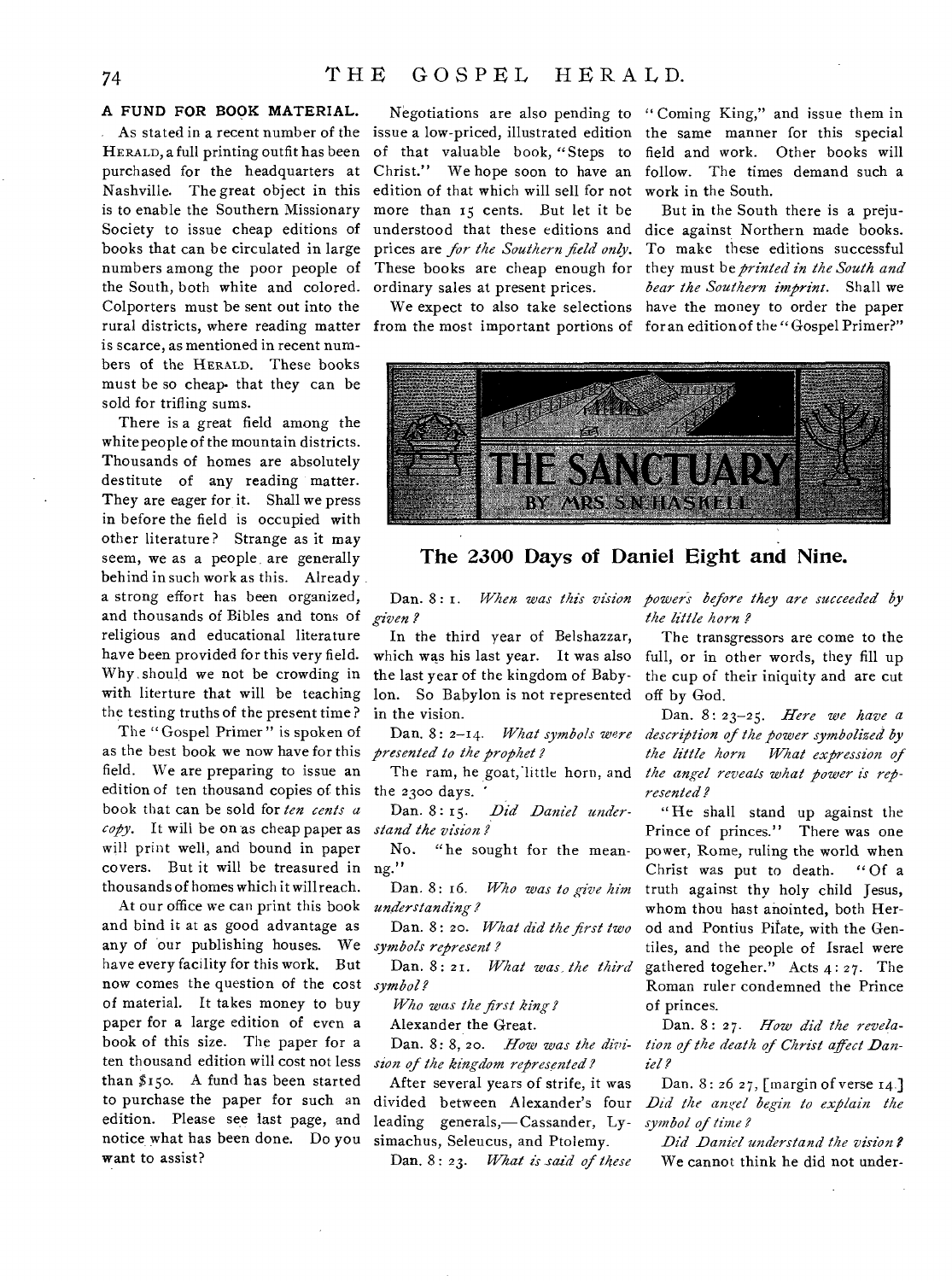stand what had been explained so fully; but it must be the fourth symbol in the vision, the 2300 days which he did not understand.

Dan. to: 1. *Does he finally understand the vision ?* 

*If in the close of the eighth chapter he DOES NOT understand, and in the first of the tenth chapter he DOES 62 weeks? understand, where should we look for the explanation?* 

In the ninth chapter.

*praying who appeared to him* 

Dan. 9: 22. *Why had he come ?*  Dan. 9:.23. *What was he told to consider or bring to mind?* 

As Gabriel was commissioned to make him understand, and Daniel fainted with a part unexplained, he now bids him call the vision to mind.

Dan. 9:24. *What does he first mention?*  TIME.

*How much was determined or cut*  off for the Jews?

*What period was there from which to take the 70 weeks?* 

The 2300 days of Dan. 8: 14.

*Was this real, or symbolic time ?* 

As everything else referred to in the vision was represented by symbols, we would conclude the time was also symbolic.

Num. 14: 34, Eze. 4: 6 [margin.] *Of what is a day a symbol?* 

Then the 2300 days represented 2300 years.

Dan. 9: 24. *How long a period is represented by the 7o weeks?* 

In one week there are seven days, and in seventy weeks there would be  $70x7$  days or 490 days, and as each day represented a year, it would be 490 years.

Dan. 9: 25. *Where does the period begin?* 

At the going forth of the commandment to restore and to build Jerusalem.

Ezra 7: 11-26. *Here we have the decree given. What is the marginal date?* 

B. C. 457.

Ezra 7 : 9. *In what part of the year did the decree go into eject ?* 

The middle of the year. The exact date when the decree went into *of the seventieth week or the 490*  effect was B. C.  $456\frac{1}{2}$ .

Dan. 9 : 25. *Into how many periods was the 7o weeks (490 years) divided?*  Seven weeks, three score and two

[62] weeks, and one week.

69 weeks.

*How many days in 69 weeks?* 

Dan. 9: 20, 21. While Daniel was symbol of a year, making 483 years.  $7 \times 69 = 483$  days. Each day is a

Dan. 9: 25 states that the whole period began at the going forth of the decree  $456\frac{1}{2}$  B. C.  $483$  years later would bring us down to  $26\frac{1}{2}$ years A. D. As soon as we pass the first day of a new year, we always call it by the full number, so that  $26\frac{1}{2}$  A. D. would be called 27 A. D.

*What was to be at the end of this 483 years, or in 27 A. D.?* 

Messiah the Prince.

John I: 41 [margin]. *What does Messiah mean?* 

In English, anointed ; in Greek, Christ, and in Hebrew, Messiah.

Acts to: 38. *With what was Christ anointed?* 

Luke 3: 20, 21. *When was Christ anointed?* 

Marginal date A. D. 27. There was a set time for the baptism of our Saviour, so we find as He entered upon his ministry, He announces<br>that "the time is fulfilled." Mark that "the time is fulfilled." I: 15.

Dan. 9: 26. *What was to take place after this period had passed?* 

Dan. 9: 27. *In what part of the week was He to be cut of ?* 

Our Saviour's ministry covered 3% years, or half a week. This is the only line of prophecy which definitely located the exact time of the death of Christ.

Dan. 9: 27. *How could the covenant be confirmed for ONE week and Messiah be cut of in the midst of the week?* 

Heb. 2 : 3. The Lord preached the first part and his disciples the last part. They were directed to begin at Jerusalem.

*What would be the date for the end years?* 

One week equals *7* days or years. Seven years added to A. D. 27, brings us to A. D. 34.

*How many weeks are 7 weeks and event took place in A. D. 34?*  Acts 8 : 1-4 [marginal date.] *What* 

> The Jews rejected the gospel, as they had rejected Christ  $3\frac{1}{2}$  years before. After the stoning of Stephen, the gospel was preached " everywhere." The time had expired that was determined upon the Jews, they are no longer more favored than the Gentiles.

> *The 7o weeks or 490 years ended in A. D.34. flow many years were there remaining of the 2300 years?*

> 490 years subtracted from 2300 years, leaves 18to years.

> *At what date din' the 2300 years end ?*  1810 years a lded to A. D. 34 brings us down to  $1844$ .<br>Dan.  $8:14$ .

> What was to take *place at this time?*

> The earthly sanctuary was destroyed in A. D. 7o, so this must refer to the cleansing of the heavenly sanctuary of which we have been studying.

> *When did the investigative judgment begin in Heaven?*

> In 1844. It has been in progress the past 56 years. Truly, we are near the end.

> This line of prophecy is one of the most interesting in the whole Bible. It locates *two most important events;*  the time when Christ offered Himself as the great sacrifice for the world, and when He entered the mast holy place of the heavenly sanctuary, to judge his people.

## Story and Clark Organ.

FIVE years ago this organ company presented to the steamer "Morning Star" a beautiful organ to be used in the mission work which the boat represents. The tone of this organ is full, powerful, and sweet., It is one of the finest we ever used. It has done excellent service during the years of our Southern work. We can recommend this make of organ to all who desire a first-class instrument.